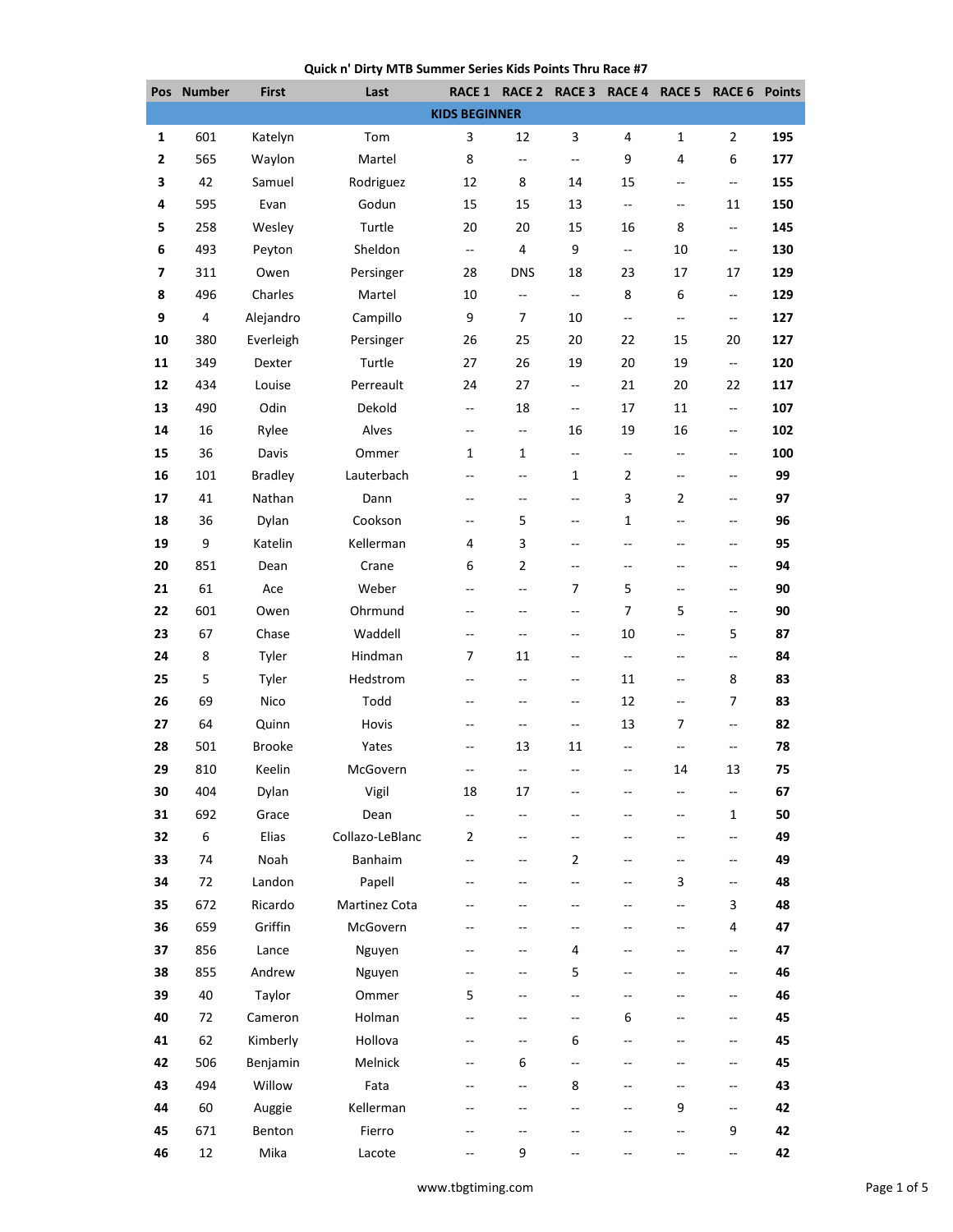**Quick n' Dirty MTB Summer Series Kids Points Thru Race #7**

| Pos | <b>Number</b> | <b>First</b>  | Last            | <b>RACE 1</b>            | RACE 2         | RACE <sub>3</sub>        | RACE 4                   | RACE 5                   | RACE 6                   | <b>Points</b> |
|-----|---------------|---------------|-----------------|--------------------------|----------------|--------------------------|--------------------------|--------------------------|--------------------------|---------------|
| 47  | 597           | Koen          | Papiro          | --                       | 10             | --                       | --                       | --                       | $\overline{a}$           | 41            |
| 48  | 662           | Jack          | Pryor           | --                       | ÷-             | $-$                      | $-$                      | ÷÷                       | 10                       | 41            |
| 49  | 239           | Talan         | Camp            | 11                       | $-$            | $-$                      | $-$                      | $\overline{a}$           | Ξ.                       | 40            |
| 50  | 73            | Carly         | Hoesli          | --                       | --             | --                       | --                       | 12                       | $\overline{\phantom{a}}$ | 39            |
| 51  | 673           | Cooper        | Smith           | $-$                      | $\overline{a}$ | $\overline{a}$           | $-$                      | $\overline{\phantom{a}}$ | 12                       | 39            |
| 52  | 71            | Jackson       | Bealh           | $-$                      | --             | 12                       | $\overline{a}$           | цц.                      | Ξ.                       | 39            |
| 53  | 830           | Carter        | Deneau          | --                       | --             | --                       | 44                       | 13                       | --                       | 38            |
| 54  | 90            | Jacob         | Smith           | 13                       | Щ,             | --                       | ÷.                       | ÷÷                       | $\ddotsc$                | 38            |
| 55  | 68            | Siena         | Battalico       | --                       | --             | --                       | 14                       | $-$                      | --                       | 37            |
| 56  | 503           | Oliver        | <b>Burgwald</b> | --                       | 14             | --                       | $\overline{a}$           | $\overline{\phantom{a}}$ | $\overline{\phantom{a}}$ | 37            |
| 57  | 664           | Henry         | Stone           | Ξ.                       | Щ,             | $-$                      | Ξ.                       | Ξ.                       | 14                       | 37            |
| 58  | 100           | Jaice         | Williams        | 14                       | $-$            | $\overline{a}$           | $-$                      | $\overline{\phantom{a}}$ | Ξ.                       | 37            |
| 59  | 656           | Collin        | DeVolder        | Ξ.                       | --             | --                       | --                       | Ξ.                       | 15                       | 36            |
| 60  | 823           | Emilie        | Oblack          | 16                       | --             | $-$                      | $-$                      | $-$                      | $\overline{\phantom{a}}$ | 35            |
| 61  | 497           | Timmy         | Thakery         | --                       | 16             | $-$                      | $\overline{a}$           | $\sim$                   | $\overline{\phantom{a}}$ | 35            |
| 62  | 693           | Maga          | Ford            | --                       | --             | --                       | --                       | --                       | 16                       | 35            |
| 63  | 815           | Aubree        | Oblack          | 17                       | --             | $\overline{\phantom{a}}$ | --                       | --                       | $\overline{\phantom{a}}$ | 34            |
| 64  | 77            | Ryder         | Parsons         | $-$                      | --             | 17                       | --                       | $\overline{\phantom{a}}$ | $\overline{\phantom{a}}$ | 34            |
| 65  | 64            | Nick          | Berl            | --                       | --             | $\overline{\phantom{a}}$ | --                       | 18                       | $\overline{\phantom{a}}$ | 33            |
| 66  | 674           | Calvin        | Smith           | $-$                      | --             | $\overline{a}$           | $\overline{\phantom{a}}$ | $\overline{\phantom{a}}$ | 18                       | 33            |
| 67  | 16            | Caleb         | Holland         | --                       | --             | $\overline{\phantom{a}}$ | 18                       | $\overline{\phantom{a}}$ | $\overline{\phantom{a}}$ | 33            |
| 68  | 811           | Andrew        | Melnick         | Ξ.                       | 19             | Ξ.                       | ÷.                       | Ξ.                       | $\overline{a}$           | 32            |
| 69  | 96            | <b>Brylan</b> | Wood            | 19                       | --             | --                       | $-$                      | --                       | $\overline{\phantom{a}}$ | 32            |
| 70  | 687           | Lucy          | Laeske          | ц.,                      | Щ,             | $\overline{a}$           | $\overline{a}$           | Ξ.                       | 19                       | 32            |
| 71  | 226           | James         | Torres          | $\overline{\phantom{a}}$ | 21             | $\overline{a}$           | --                       | $-$                      | $\overline{\phantom{a}}$ | 30            |
| 72  | 850           | Hudson        | Smith           | 21                       | --             | Ξ.                       | $\overline{a}$           | Ξ.                       | Ξ.                       | 30            |
| 73  | 689           | Catcher       | Grueskin        | $\overline{a}$           | --             | $-$                      | $-$                      | Ξ.                       | 21                       | 30            |
| 74  | 48            | lan           | Scott           | 22                       | $\overline{a}$ | --                       | $-$                      | $-$                      | $\overline{\phantom{a}}$ | 29            |
| 75  | 489           | Yahya         | Elkolli         | Ξ.                       | 22             | Ξ.                       | --                       | --                       | $\overline{a}$           | 29            |
| 76  | 504           | Victoria      | Young           | --                       | 23             | $-$                      | $-$                      | --                       | --                       | 28            |
| 77  | 848           | Tucker        | Smith           | 23                       | цц.            | Ξ.                       | $\overline{a}$           | Ξ.                       | $\overline{\phantom{a}}$ | 28            |
| 78  | 596           | Logan         | Vigil           | $\overline{\phantom{a}}$ | 24             | $\overline{a}$           | --                       | $-$                      | --                       | 27            |
| 79  | 847           | Alex          | Scott           | 25                       | Щ,             | Ξ.                       | $\overline{a}$           | $\overline{a}$           | $\overline{a}$           | 26            |
| 80  | 800           | David         | Serrano         | <b>DNF</b>               |                |                          | --                       | --                       | ц.                       | 0             |
| 81  | 596           | Maxwell       | Papa            | <b>DNS</b>               | Щ,             | Ξ.                       | $\overline{a}$           | Ξ.                       | $\overline{a}$           | $\pmb{0}$     |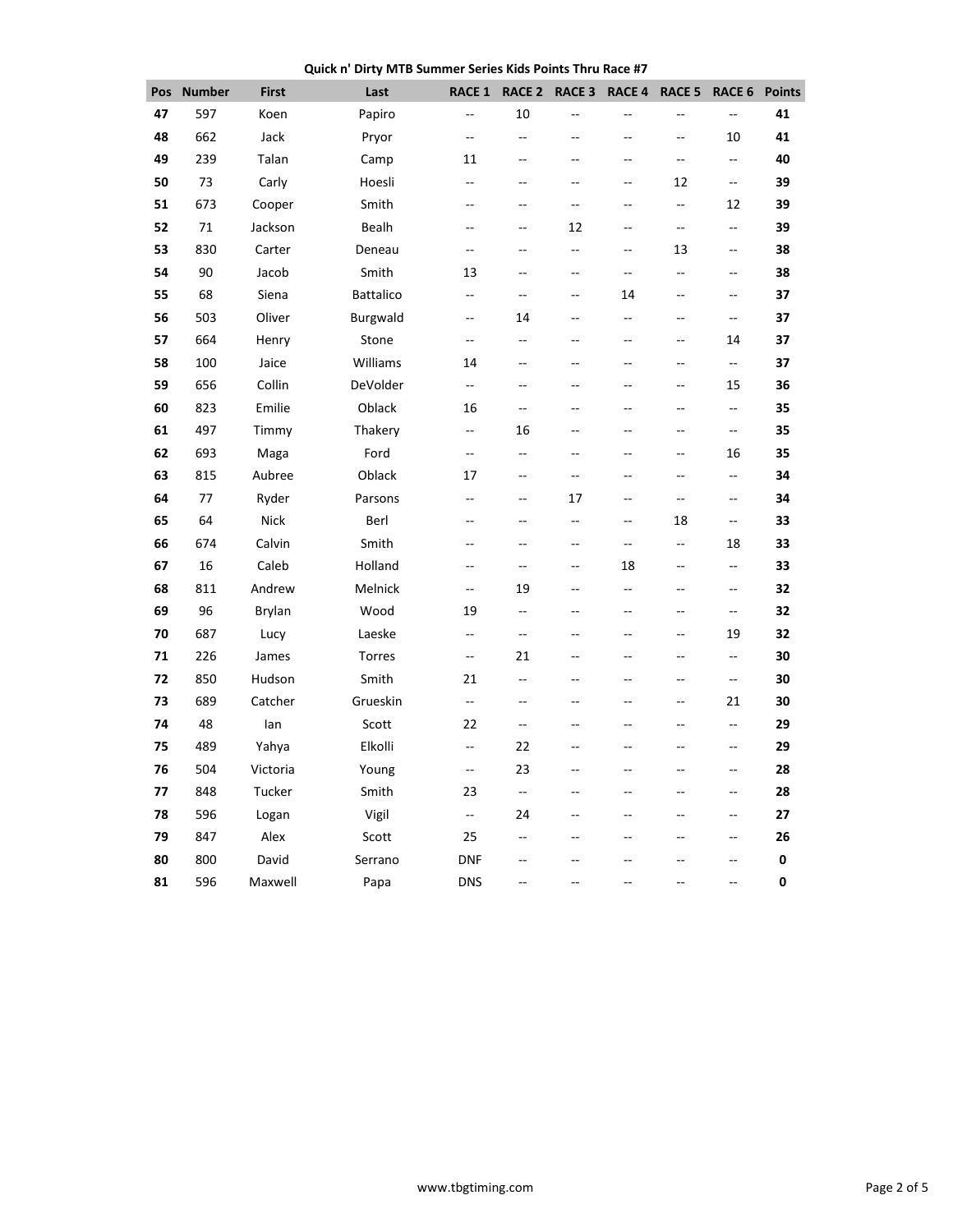**Quick n' Dirty MTB Summer Series Kids Points Thru Race #7**

| Pos                | <b>Number</b>  | <b>First</b> | Last            | <b>RACE 1</b>            | <b>RACE 2</b>            | <b>RACE 3</b>            | <b>RACE 4</b>  | <b>RACE 5</b>            | <b>RACE 6</b>            | <b>Points</b> |  |
|--------------------|----------------|--------------|-----------------|--------------------------|--------------------------|--------------------------|----------------|--------------------------|--------------------------|---------------|--|
| <b>KIDS EXPERT</b> |                |              |                 |                          |                          |                          |                |                          |                          |               |  |
| 1                  | $\mathbf{1}$   | Emma         | Accardi         | 4                        | 6                        | 4                        | 3              | $\overline{2}$           | 6                        | 191           |  |
| $\overline{2}$     | 226            | Ingrid       | Ferguson        | 3                        | 4                        | 5                        | $\overline{4}$ | 4                        | $\overline{\phantom{a}}$ | 189           |  |
| 3                  | 3              | Ayden        | Barney          | --                       | 8                        | 8                        | 5              | 3                        | $\overline{2}$           | 186           |  |
| 4                  | 6              | Elias        | Collazo-LeBlanc | --                       | 9                        | 9                        | 6              | $\overline{\phantom{a}}$ | 7                        | 173           |  |
| 5                  | $\overline{2}$ | Isabella     | Accardi         | $\overline{2}$           | 3                        | $\overline{2}$           | --             | --                       | $\overline{\phantom{a}}$ | 146           |  |
| 6                  | 852            | Sawyer       | Dann            | --                       | $\overline{\phantom{a}}$ | <b>DNF</b>               | 1              | $\overline{\phantom{a}}$ | 1                        | 100           |  |
| $\overline{7}$     | 70             | Cole         | Ohrmund         | $-$                      | $-$                      | $\overline{\phantom{a}}$ | $\overline{2}$ | 1                        | $\overline{\phantom{a}}$ | 99            |  |
| 8                  | 404            | Race         | Grueskin        | --                       | 5                        | $\overline{\phantom{a}}$ | --             | --                       | 5                        | 92            |  |
| 9                  | 90             | lan          | <b>UNK</b>      | --                       | 7                        | 6                        | --             | --                       | --                       | 89            |  |
| 10                 | 76             | Caleb        | Caballero       | --                       | $\overline{\phantom{a}}$ | 1                        | --             | $-$                      | $\overline{a}$           | 50            |  |
| 11                 | 488            | Ryan         | Lonmac          | $\overline{\phantom{a}}$ | 1                        | --                       | $-$            | $-$                      | $\overline{\phantom{a}}$ | 50            |  |
| 12                 | $\overline{7}$ | <b>Blake</b> | DeJonge         | 1                        | $\overline{a}$           | --                       | --             | --                       | $\overline{\phantom{a}}$ | 50            |  |
| 13                 | 10             | <b>Bryce</b> | Kellerman       | --                       | 2                        | --                       | --             | --                       | $\overline{\phantom{a}}$ | 49            |  |
| 14                 | 479            | Cormac       | Ryan            | --                       | --                       | 3                        | --             | --                       | --                       | 48            |  |
| 15                 | 680            | Max          | Kellerman       | --                       | --                       | --                       | --             | --                       | 3                        | 48            |  |
| 16                 | 661            | Jake         | Motte           | $-$                      | $\overline{a}$           | $-$                      | $-$            | --                       | 4                        | 47            |  |
| 17                 | 34             | Chayton      | Miller          | 5                        | $\overline{\phantom{a}}$ | --                       | --             | $-$                      | $-$                      | 46            |  |
| 18                 | 494            | Chandler     | Sheldon         | --                       | --                       | --                       | --             | 5                        | $\overline{\phantom{a}}$ | 46            |  |
| 19                 | 72             | Hannah       | Ferguson        |                          | $\overline{a}$           | 7                        | $-$            | $-$                      | $\overline{a}$           | 44            |  |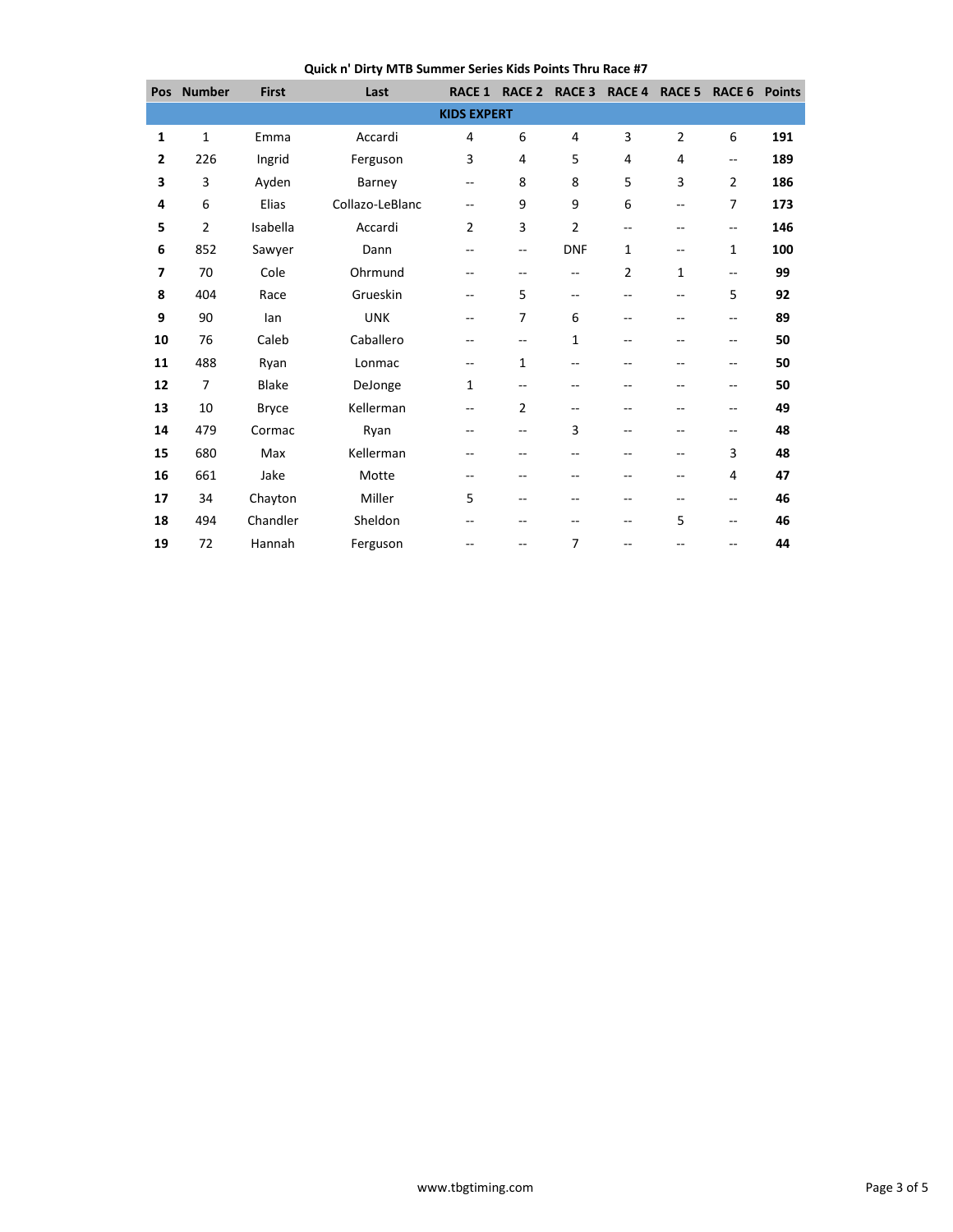## **Quick n' Dirty MTB Summer Series Kids Points Thru Race #7**

|              | Pos Number     | <b>First</b> | Last              | <b>RACE 1</b>            | RACE 2                   | RACE 3                   | <b>RACE 4</b>            | <b>RACE 5</b>  | <b>RACE 6 Points</b>     |     |
|--------------|----------------|--------------|-------------------|--------------------------|--------------------------|--------------------------|--------------------------|----------------|--------------------------|-----|
|              |                |              |                   | <b>KIDS SPORT</b>        |                          |                          |                          |                |                          |     |
| 1            | 810            | Demian       | Sebat             | --                       | $\overline{\phantom{a}}$ | 3                        | 1                        | 1              | 1                        | 198 |
| $\mathbf{2}$ | 801            | Zachery      | Reichart          | 4                        | 6                        | 6                        | --                       | 6              | 4                        | 184 |
| 3            | 54             | Benjamin     | Sadikovic         | $\overline{\phantom{a}}$ | --                       | 12                       | 3                        | 5              | $\overline{2}$           | 182 |
| 4            | 600            | Caleb        | Griffiths         | 6                        | $\overline{\phantom{a}}$ | 10                       | 4                        | 7              | 6                        | 181 |
| 5            | 5              | Aine         | Chen              | 8                        | $-$                      | 16                       | $\overline{\phantom{a}}$ | 9              | 10                       | 161 |
| 6            | 364            | Oliver       | Perreault         | 10                       | 13                       | $\sim$ $\sim$            | 12                       | 10             | 11                       | 161 |
| 7            | 600            | Amelia       | Conkel            | --                       | 16                       | <b>DNF</b>               | 13                       | 12             | 14                       | 149 |
| 8            | 67             | Lucas        | Bermingham        | --                       | $\overline{\phantom{a}}$ | 17                       | 14                       | 13             | 15                       | 145 |
| 9            | 598            | Alejandro    | Alvergue          | 5                        | 3                        | 9                        | $\overline{\phantom{a}}$ | --             | 4                        | 136 |
| 10           | 849            | Charlotte    | Smith             | 7                        | 7                        | 7                        | $-$                      | --             | --                       | 132 |
| 11           | 112            | Jake         | Motte             | --                       | --                       | $\overline{\phantom{a}}$ | $\overline{2}$           | $\overline{2}$ | --                       | 98  |
| 12           | 9              | Katelin      | Kellerman         |                          | $\overline{a}$           | $\overline{a}$           | $\overline{a}$           | 4              | 3                        | 95  |
| 13           | 75             | Spencer      | Todd              |                          | --                       | $\overline{\phantom{a}}$ | 5                        | Ξ.             | 5                        | 92  |
| 14           | 109            | Sophia       | Dann              | $-$                      | --                       | 8                        | 7                        | --             | Щ,                       | 87  |
| 15           | 852            | Thiago       | Luna de la Fuente |                          | $-$                      | $-$                      | 8                        | --             | 7                        | 87  |
| 16           | 802            | Jax          | Weber             | --                       | $-\,$                    | 11                       | 11                       | --             | --                       | 80  |
| 17           | 73             | Beau         | Spitzmiller       | $\overline{a}$           | $\overline{\phantom{a}}$ | 14                       | 10                       | $-$            | --                       | 78  |
| 18           | 496            | Taylor       | Ommer             | --                       | 14                       | 15                       | $-$                      | --             | --                       | 73  |
| 19           | 809            | Max          | Kellerman         | --                       | 1                        | $\overline{\phantom{a}}$ | $-$                      | --             | --                       | 50  |
| 20           | 599            | Austin       | Brown             | 1                        | DNS                      | $\overline{\phantom{a}}$ | $-$                      | $-$            | --                       | 50  |
| 21           | 70             | Tyler        | Wagoner           | $\overline{\phantom{a}}$ | $\overline{\phantom{a}}$ | 1                        | $\sim$                   | $-$            | --                       | 50  |
| 22           | 10             | <b>Bryce</b> | Kellerman         | $\overline{2}$           | --                       | --                       | $-$                      | --             | --                       | 49  |
| 23           | 500            | Caleb        | Caballero         | --                       | $\overline{2}$           | $\overline{\phantom{a}}$ | --                       | --             | --                       | 49  |
| 24           | 69             | Dyllon       | Reeder            | --                       | $\overline{\phantom{a}}$ | $\overline{2}$           | $-$                      | --             | $\overline{\phantom{a}}$ | 49  |
| 25           | 3              | Ayden        | Barney            | 3                        | --                       | $\overline{a}$           | --                       | --             | --                       | 48  |
| 26           | 852            | Cash         | Herrera           | $-$                      | --                       | $\overline{\phantom{a}}$ | $-$                      | 3              | --                       | 48  |
| 27           | 804            | Jacob        | Schumacher        |                          | 4                        | Щ,                       |                          | --             | $\overline{\phantom{a}}$ | 47  |
| 28           | 64             | Davis        | Ommer             | --                       | --                       | 4                        | --                       | --             | --                       | 47  |
| 29           | 505            | Allison      | Norman            | $-$                      | 5                        | $-$                      | $-$                      | --             | --                       | 46  |
| 30           | 66             | Enzo         | DeThomas          | --                       | --                       | 5                        | $\overline{\phantom{m}}$ | --             | --                       | 46  |
| 31           | 855            | Andrew       | Nguyen            |                          | --                       | Ξ.                       | 6                        | --             | --                       | 45  |
| 32           | 494            | Willow       | Fata              | --                       | 8                        | $\overline{\phantom{a}}$ | Ξ.                       | $-$            | --                       | 43  |
| 33           | 103            | Griffin      | McGovern          | Щ,                       | Щ,                       | $\overline{a}$           | $-$                      | 8              | $\overline{\phantom{a}}$ | 43  |
| 34           | 683            | Tyler        | Kennedy           |                          |                          |                          | $\overline{a}$           | $-1$           | 8                        | 43  |
| 35           | $\overline{2}$ | Brayden      | Gilbert           | --                       | --                       | --                       | 9                        | --             | Ξ.                       | 42  |
| 36           | 810            | Evan         | Tovar             | $\overline{\phantom{a}}$ | 9                        | $\overline{a}$           | $\overline{\phantom{a}}$ | --             | --                       | 42  |
| 37           | 643            | Zachary      | Levine            | --                       | $\overline{\phantom{a}}$ | --                       | $-$                      | --             | 9                        | 42  |
| 38           | 597            | Grant        | Papa              | 9                        | Щ,                       | $-$                      | $-$                      | --             | --                       | 42  |
| 39           | 495            | Adam         | Samhat            | $\overline{\phantom{a}}$ | 10                       |                          |                          | --             | $\overline{\phantom{a}}$ | 41  |
| 40           | 6              | Elias        | Collazo-LeBlanc   | --                       | Ξ.                       |                          | $-$                      | 11             | $\overline{\phantom{a}}$ | 40  |
| 41           | 496            | Logan        | Araya             | --                       | 11                       | --                       | $-$                      | --             | --                       | 40  |
| 42           | 96             | Brylan       | Wood              | --                       | 12                       | $\overline{\phantom{a}}$ | $\overline{\phantom{m}}$ | --             | --                       | 39  |
| 43           | 688            | Vaughn       | Kuder             |                          | $\overline{\phantom{a}}$ |                          |                          | --             | 12                       | 39  |
| 44           | 684            | Cole         | Kennedy           |                          | --                       | --                       |                          | --             | 13                       | 38  |
| 45           | 112            | Tatiana      | Dorrestein        | --                       | --                       | 13                       | $-$                      | --             | --                       | 38  |
| 46           | 802            | Eli          | Schumacher        | --                       | 15                       | $\overline{a}$           |                          |                | 44                       | 36  |